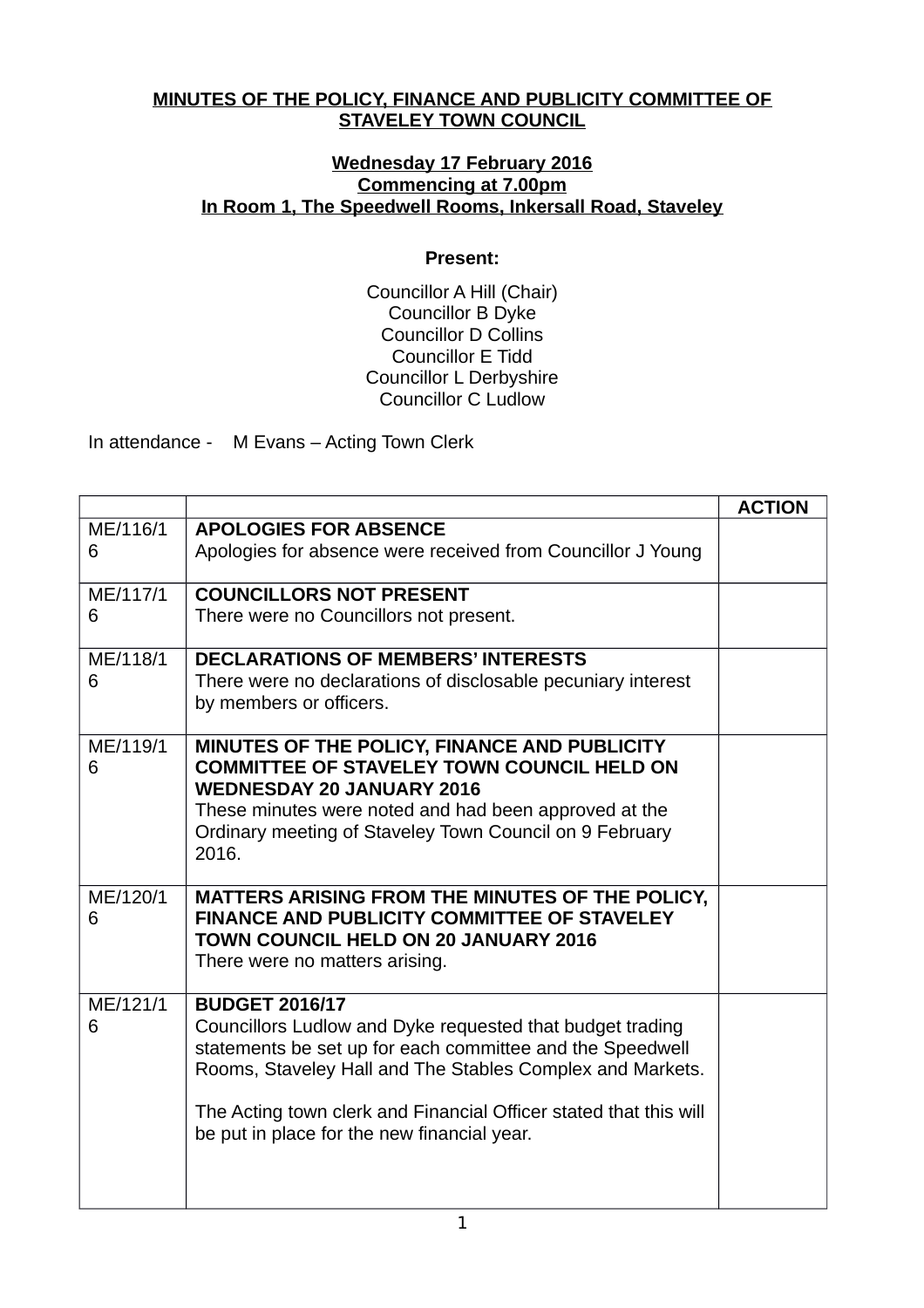| ME/122/1 | <b>FINANCIAL ISSUES</b>                                          |  |
|----------|------------------------------------------------------------------|--|
| 6        | The Acting Town Clerk and Financial Officer asked for            |  |
|          | clarification about payments to the four rest room               |  |
|          | organisations for the elderly.                                   |  |
|          |                                                                  |  |
|          | It was <b>RESOLVED</b> that a payment of £100 each, for the 2015 |  |
|          | period, be made to:                                              |  |
|          | The Hollingwood Rest Room                                        |  |
|          | The Barrow Hill Rest Room<br>$\blacksquare$                      |  |
|          |                                                                  |  |
|          | The Inkersall Rest Room<br>$\sim$                                |  |
|          | The Mastin Moor Rest Room                                        |  |
|          |                                                                  |  |
| ME/123/1 | <b>HEART OF STAVELEY PROJECT</b>                                 |  |
| 6        | The Acting Town Clerk and Financial Officer reported that he     |  |
|          | is attending a meeting with the Heart of Staveley Board on 23    |  |
|          | February 2016.                                                   |  |
|          |                                                                  |  |
|          | The revised business plan has not yet been received from         |  |
|          | Michael Brooke. It has now been promised for this week.          |  |
|          |                                                                  |  |
|          | A discussion was held about the need to recruit a manager for    |  |
|          | the complex.                                                     |  |
|          |                                                                  |  |
|          | It was RESOLVED that the Acting Town Clerk and Financial         |  |
|          | Officer prepares a job description and person specification for  |  |
|          |                                                                  |  |
|          | the role and has it evaluated using the Chesterfield Borough     |  |
|          | Council job evaluation system.                                   |  |
|          |                                                                  |  |
|          | A discussion also took place about promoting the Hall at         |  |
|          | wedding fairs and, possibly holding wedding fairs at the         |  |
|          | Speedwell Rooms.                                                 |  |
|          |                                                                  |  |
|          | Councillor A Hill stated that the focus should initially be on   |  |
|          | letting the new offices to generate regular income.              |  |
|          |                                                                  |  |
|          | The meeting also asked the Acting Town Clerk and Financial       |  |
|          | Officer to prepare a proposal for the opening ceremony for the   |  |
|          | Hall and to present it at a future meeting.                      |  |
|          |                                                                  |  |
| ME/124/1 | <b>HEALTH AND SAFETY</b>                                         |  |
| 6        | The Acting Town Clerk and Financial Officer informed the         |  |
|          | meeting that Keith Church, the Council's health and safety       |  |
|          | consultant, will be delivering a training session to Staveley    |  |
|          | Town council employees at 10.00am on Monday 22 February          |  |
|          | 2016. Members are invited to attend.                             |  |
|          |                                                                  |  |
|          |                                                                  |  |
|          | Councillor L Derbyshire asked about the content of the course    |  |
|          | and was informed that it will cover:                             |  |
|          | <b>Risk Assessments</b><br>٠                                     |  |
|          | <b>Fire Safety</b><br>$\bullet$                                  |  |
|          |                                                                  |  |
|          | <b>Manual Handling</b>                                           |  |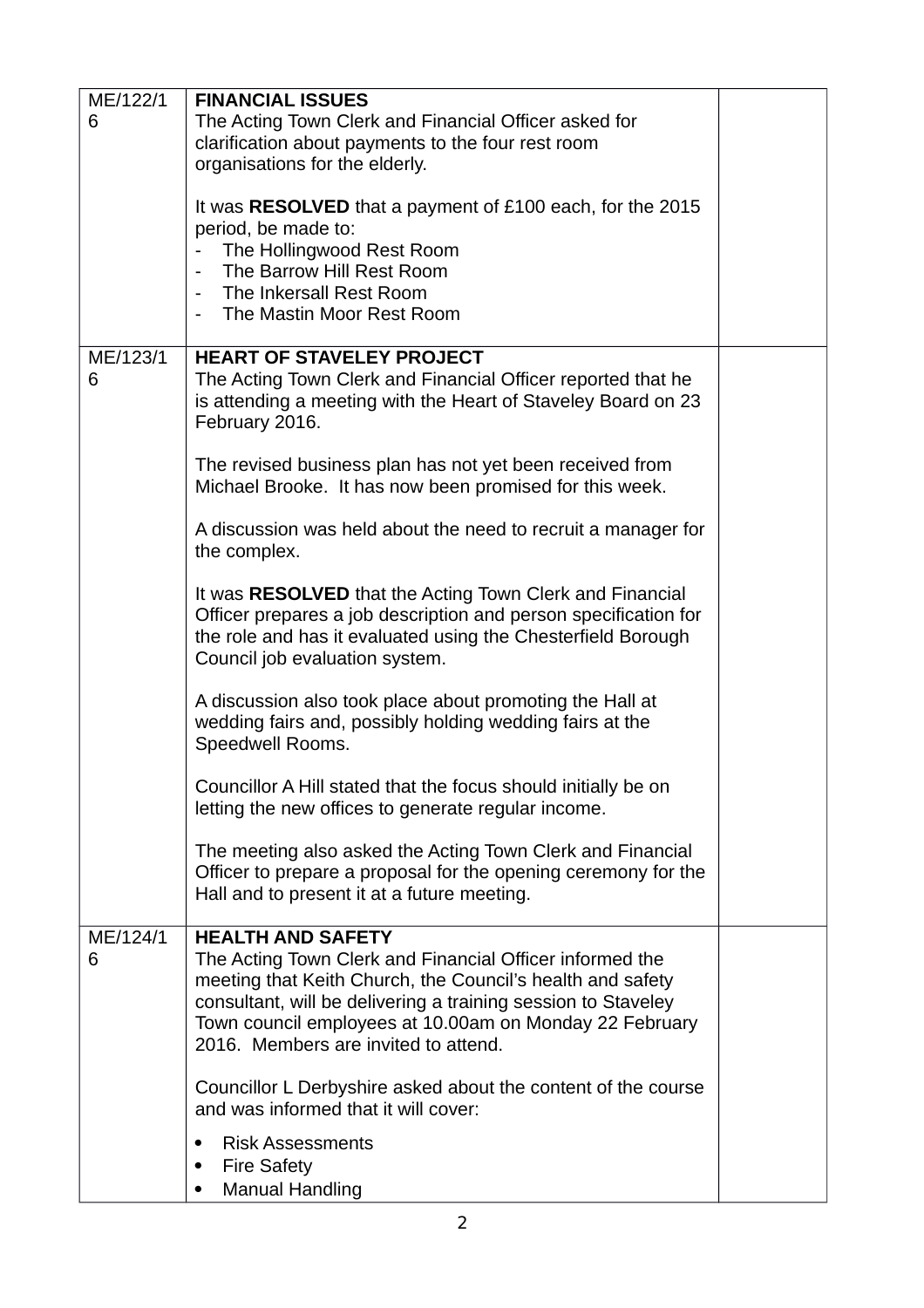|               | Driving at Work<br>$\bullet$<br><b>Electrical Safety</b><br>$\bullet$<br>Working at Height<br>$\bullet$<br>Asbestos<br>$\bullet$<br>Legionnaires Disease<br>$\bullet$<br>The Acting Town Clerk and Financial Officer was asked to<br>price up the cost of buying a container to replace the one on<br>hire at Staveley Hall.                                                                                                                                                                                                                                                                                                                                 |  |
|---------------|--------------------------------------------------------------------------------------------------------------------------------------------------------------------------------------------------------------------------------------------------------------------------------------------------------------------------------------------------------------------------------------------------------------------------------------------------------------------------------------------------------------------------------------------------------------------------------------------------------------------------------------------------------------|--|
| ME/125/1<br>6 | <b>APPLICATIONS FOR FINANCIAL ASSISTANCE</b><br>A request for £200 from the $2^{nd}$ Brownies for general<br>administration and equipment. The Acting Town Clerk and<br>Financial Officer was asked to contact them for more details<br>about the proposed equipment purchase.<br>A request for £200 from the Hollingwood Residents<br>Association to clean the Hollingwood football field and<br>surrounding area.<br>The Committee recommended that in the first instance the<br>Residents Association contact Chesterfield Borough Council<br>environmental Services to seek help in the clean up.                                                        |  |
| ME/126/1<br>6 | <b>STAVELEY MARKET</b><br>Councillor Hill stated that in his role as a Councillor at<br>Chesterfield Borough Council he had previously been involved<br>in a review of the market at Staveley. He has reports relating<br>to the earlier studies. The Committee would like a review of<br>the market at the earliest opportunity.<br>Councillor D Collins suggested that the theme of 'made in<br>Derbyshire' be considered for a future market. Derbyshire<br>County Council can advise on this.<br>Councillor C Ludlow pointed that the Leisure and Community<br>Committee is working on a themed market to coincide with the<br>Inland Waterways Weekend. |  |
|               | <b>CONFIDENTIAL</b><br><b>PART II</b>                                                                                                                                                                                                                                                                                                                                                                                                                                                                                                                                                                                                                        |  |
|               | PUBLIC BODIES (ADMISSION TO MEETINGS ACT) 1960                                                                                                                                                                                                                                                                                                                                                                                                                                                                                                                                                                                                               |  |
|               | <b>RESOLVED -</b><br>That in view of the fact that publicity would be<br>prejudicial to the public interest by reason of<br>the confidential nature of the following<br>matters, the public and representatives of the<br>press be excluded from this meeting during<br>the discussion thereof.                                                                                                                                                                                                                                                                                                                                                              |  |